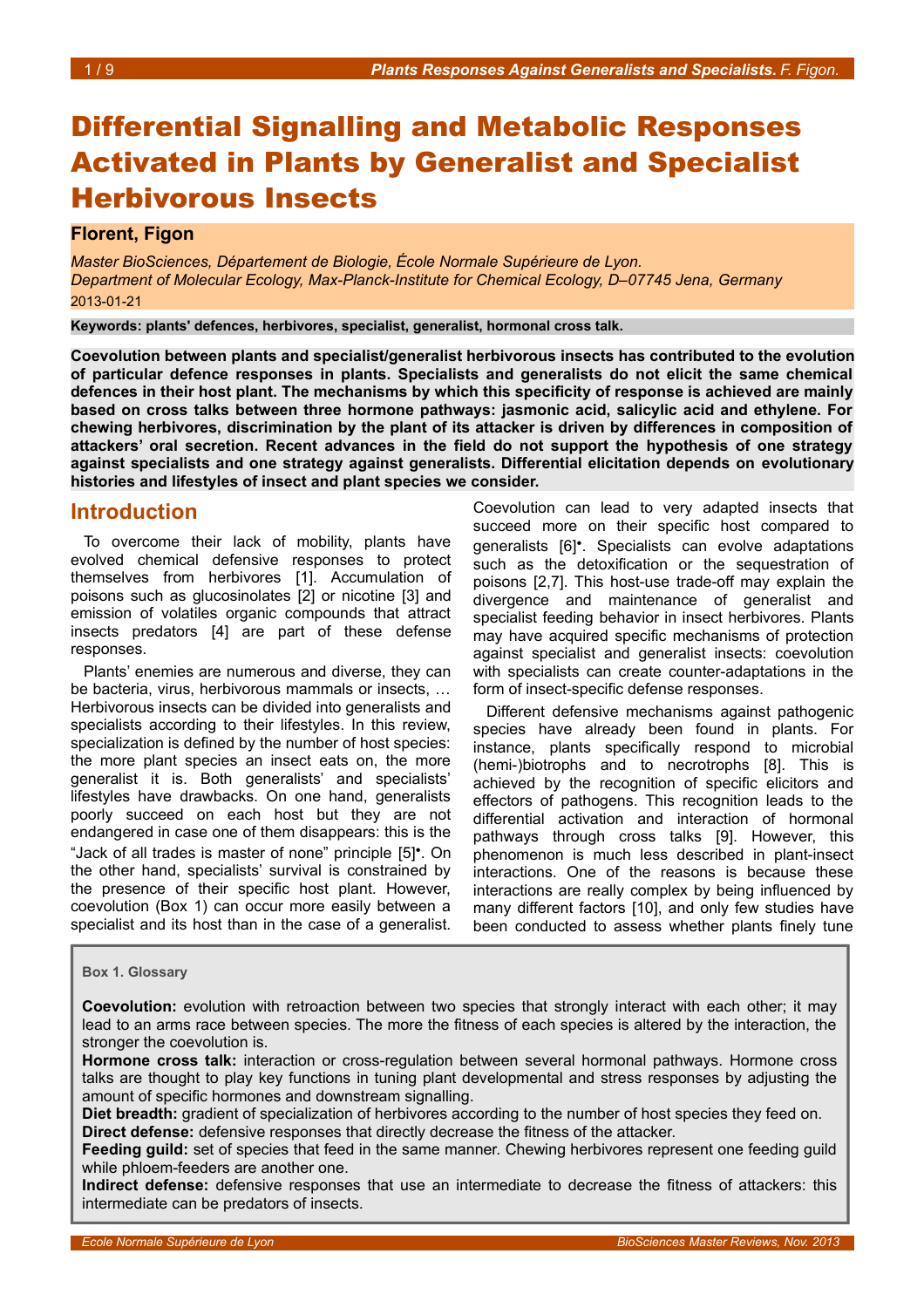their response to the degree of specialism of their attacker. In this review, I will first discuss these results in order to illustrate the diversity of responses activated by the attack of specialist and generalist insects. Secondly, I will review the molecular mechanisms by which this specificity is achieved. Finally, I will conclude by pointing out the studies that do not support the hypothesis of a specific response, and thus, making a synthesis of what the strategy of plants against generalist and specialist herbivores could be. Understanding the general and specific defensive responses of plants would be of outstanding interest to

enhance the defense of crops against destructive insects.

# **Differential elicitation of defensive responses by generalist and specialist herbivores**

Several comparative studies have been conducted to assess whether specialist and generalist herbivorous insects elicit different responses in plants (Table 1). These responses have been mainly investigated in two

Table 1. Diversity of plants' defenses and the studies that compared the differential induction of these defenses by specialist and generalist herbivores<sup>a</sup>.

| Defenses $\downarrow$                  | Plant families $\rightarrow$ Brassicaceae                                                                                                                                                            | Solanaceae                     |
|----------------------------------------|------------------------------------------------------------------------------------------------------------------------------------------------------------------------------------------------------|--------------------------------|
| <b>Toxic compounds</b>                 |                                                                                                                                                                                                      |                                |
| <b>Glucosinolates</b>                  | Levels of aliphatic/indolyl<br>glucosinolates and camalexin [16]"                                                                                                                                    |                                |
|                                        | Levels of aliphatic/indolyl<br>glucosinolates [49]<br>Effect of specialization over levels of<br>aliphatic/indolyl glucosinolates and<br>glucosinolates-related genes [46] <sup>•</sup>              | $\boldsymbol{\mathsf{x}}$      |
|                                        | Levels of aliphatic glucosinolates<br>[50]                                                                                                                                                           |                                |
| <b>Nicotine</b>                        | $\boldsymbol{\mathsf{x}}$                                                                                                                                                                            | Concentration of nicotine [17] |
| Peroxidase (POD)                       | <b>Unknown</b>                                                                                                                                                                                       | POD activity [17]              |
| Proteinase inhibitor (PI)              | <b>Unknown</b>                                                                                                                                                                                       | PI activity [17]               |
| Decrease the nutritive value of leaves |                                                                                                                                                                                                      |                                |
| Polyphenol oxidase (PPO)               | <b>Unknown</b>                                                                                                                                                                                       | PPO activity [17]              |
| <b>Mechanical defenses</b>             |                                                                                                                                                                                                      |                                |
| <b>Trichomes</b>                       | Induction of trichomes' formation on<br>different leaves [51]                                                                                                                                        | <b>Unknown</b>                 |
| <b>Attractors of predators</b>         |                                                                                                                                                                                                      |                                |
| Volatile organic compounds             | Preference of a parasitoid to two<br>different complexes: generalist-plant<br>vs. specialist-plant [52]                                                                                              | <b>Unknown</b>                 |
| <b>Hormonal defensive signaling</b>    |                                                                                                                                                                                                      |                                |
| JA/ET-dependent resistance             | Effect of specialization over levels of<br>JA/ET signaling genes [46] <sup>•</sup>                                                                                                                   | JA/ET bursts [22]"             |
|                                        | <b>Expression levels of JA-related</b><br>genes [25]<br>Similarities between attacks and<br>hormonal applications [26]                                                                               | Accumulation of JA [17]        |
| SA-dependent resistance                | <b>Expression levels of SA-related</b><br>genes (PR-1) [25]<br>Similarities between attacks and<br>hormonal applications [26]                                                                        | <b>SA burst [22]</b> "         |
|                                        | Effect of specialization over levels of<br><b>SA signaling genes [46]</b>                                                                                                                            |                                |
|                                        | <sup>a</sup> Color-coding: Yellow = specialists induce more defenses than generalists, orange = both induce the same amount of<br>defenses, red = generalists induce more defenses than specialists. |                                |

*Ecole Normale Supérieure de Lyon BioSciences Master Reviews, Nov. 2013*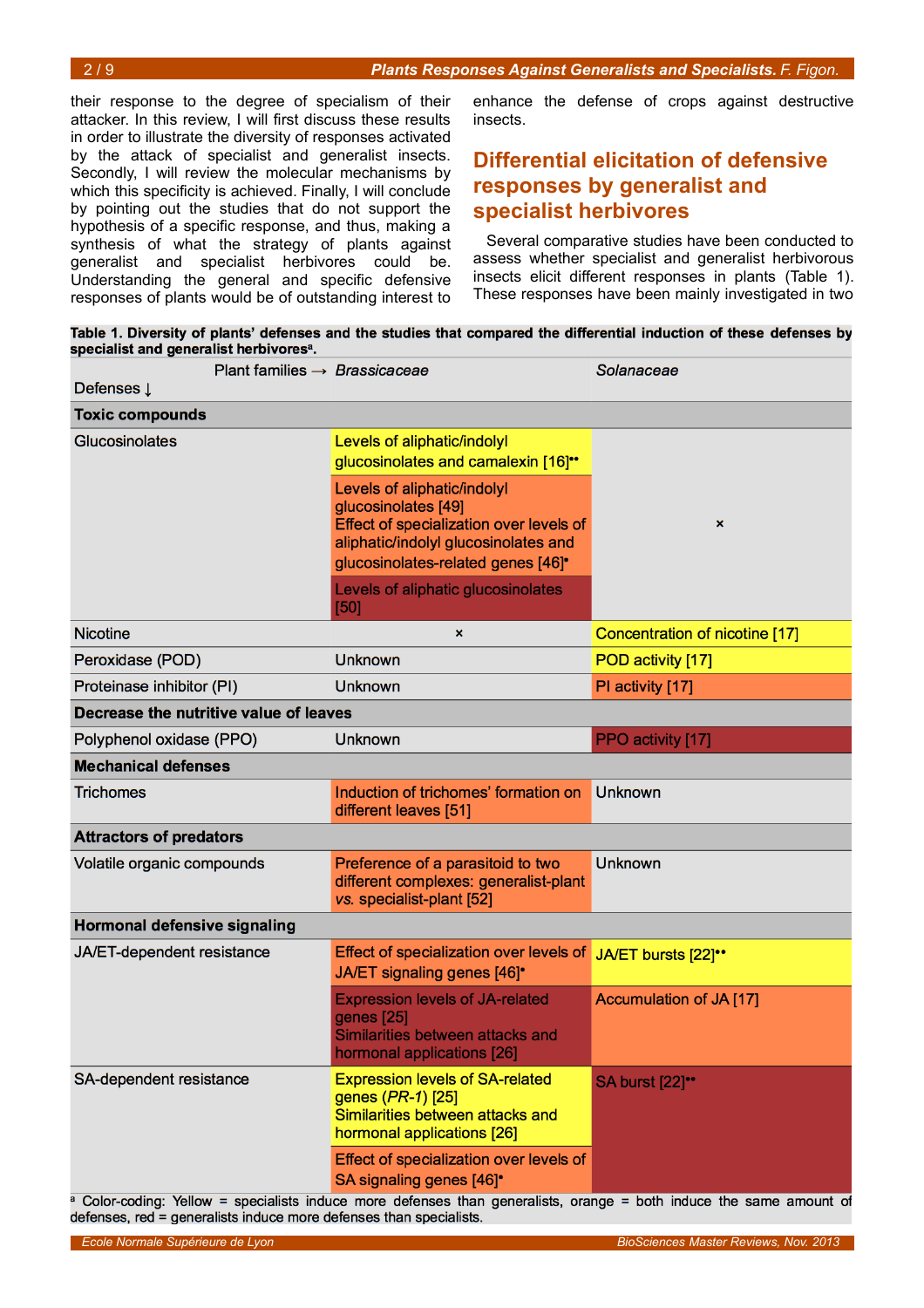### plant families, *Brassicaceae* and *Solanaceae*.

To be efficient, plants' induced responses have to increase the mortality of insects. For example, the production of trypsine proteinase inhibitors (TPI) and of volatile chemical cues recruiting predators of herbivores has been shown to increase the fitness of plants by decreasing the herbivore load [11,12].

Because we assume that specialists and generalists do not coevolve in the same way with their host, they might induce different kinds of responses. It has been demonstrated that some defensive metabolites act as deterrent for generalist herbivores and at the same time they can act as oviposition and feeding cues for specialist herbivores [13,14]. This can exert an opposed selection pressure on these metabolites [15].

## *Elicitation of direct defences*

Several studies found that specialists and generalists of the same feeding guild induce different direct defenses. Mewis *et al.* reported that a specialist phloem-feeding aphid (*Brevicoryne brassicae*) elicits more glucosinolates and camalexin in *Arabidopsis thaliana* (*Brassicaceae*) than a generalist aphid (*Myzus persicae*) [16]••. As camalexin accumulation was increased compared to the control treatment, the authors concluded that it is a specific response of the plant against the specialist.

In the same manner, direct defences of *Nicotiana tabacum* (*Solanaceae*) can be differentially induced by specialist and generalist chewing herbivores [17]. In this study, the attack of a specialist caterpillar (*Helicoverpa assulta*) induced the accumulation of nicotine while the attack of the generalist caterpillar (*Helicoverpa armigera*) did not influence its basal level. Nicotine's effects on insects have been widely studied and it is known that in nature it is an efficient defense [3]. Zong and Wang also measured the increased activity of defensive enzymes in leaves, such as polyphenol oxidase (PPO) and peroxidase (POD), and observed differential regulation by the attack of the generalist and the specialist [17]. The specialist induced higher levels of POD activity, known to decrease the nutritive quality of leaves, while it decreased the level of PPO, known to be antidigestive.

In *Lindera benzoin* (*Lauraceae*) a generalist caterpillar induced more peroxidase activity than the specialist did [18]•. This illustrates that adapted responses against generalists and specialists are highly plant species specific (Table 1).

These are evidences to the fact that insects of the same guild, but not with the same diet breadth, can elicit different defenses by feeding on the same host. Within plants' cells, hormone pathways are also differentially induced and provide ways to control defensive responses.

## *Induction of hormones*

Most defensive responses are accompanied by costs in case of competition between plants from the same species. For example, constitutively high TPI and hormone signaling levels decrease growth and reproductive fitness of plants [19,20]. Controlling the amount of defensive molecules allows plants to avoid large fitness costs in safe environments, that is why we think that inducibility evolved [19,21]. Three major hormones are involved in this process: jasmonic acid (JA), salicylic acid (SA) and ethylene (ET). Some studies examined the induction of such hormones by generalists and specialists.

Diezel *et al.* measured changes in phytohormone levels in *Nicotiana attenuata* attacked by a generalist caterpillar (*Spodoptera exigua*) or a specialist caterpillar (*Manduca sexta*) [22]••. The authors demonstrated that the specialist induces bursts of JA and ET while the generalist elicits only SA. Interestingly, the same pattern of induction was found when the main compounds of each caterpillar's saliva were applied onto wounded leaves. This result underscores the role of insect saliva chemistry in tuning the hormone response. Similarly, an older study reported differences between generalists and specialists in the elicitation of hormone levels in *N. attenuata* [23]. The authors showed that *M. sexta* induces the production of JA and SA while generalist caterpillars, *Trichoplusia ni* and *S. exigua*, particularly induce SA.

Another way to correlate attack of herbivores and hormonal pathways is to study the transcriptional responses of plants [24]. In *A. thaliana*, specialist phloem-feeding aphids increase transcription levels of SA-related genes while generalist increase those of JA-related genes [25]. Likewise, Vogel *et al.* reported that the transcriptional response induced by the generalist *T. ni* was well explained by JA and ET elicitation, while SA and ET influenced the specialist response [26]. Still at the transcriptional level, Voelckel and Baldwin demonstrated that the responses induced by two generalist caterpillars are more similar to each other than to the response elicited by the specialist [27].

These differences in the response mechanism may have molecular bases. Thus, in the following, I will discuss the results showing that plants can discriminate at the molecular level their attackers.

# **Plants discriminate the attacks of generalist and specialist herbivores**

It is already known that pathogens induce differential responses in plants [8]. In these cases, plants recognize the identity of the pathogen thanks to specific receptors of pathogens molecules (such as flagellin). This leads to the activation and repression of JA, SA and ET. These three hormones interact with each other by cross talks to finely tune the defensive response [9]. The same cross talks have been shown to control the defensive responses against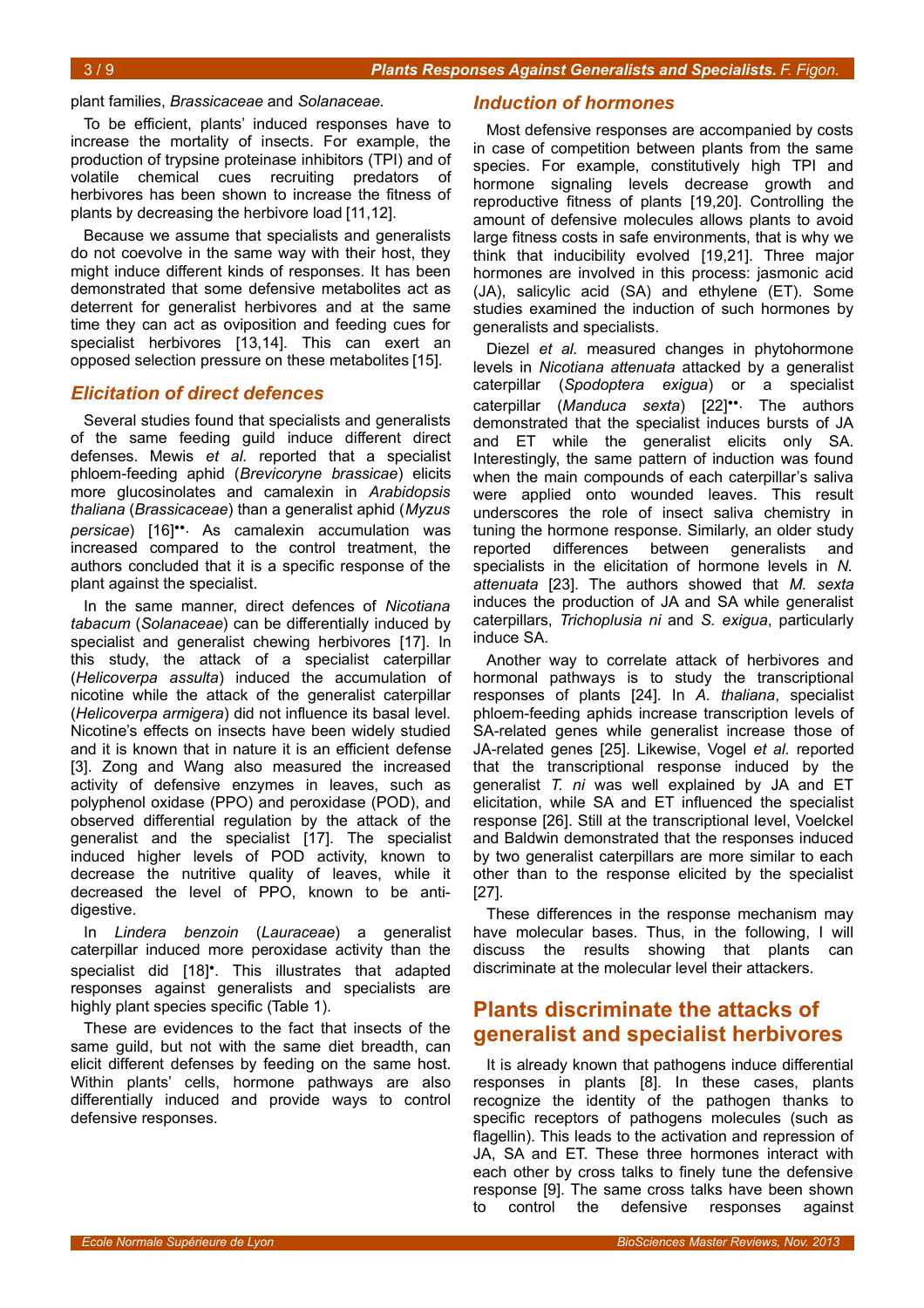### herbivory [28].

## *Recognition of specialist vs. generalist herbivores by plants*

Mattiacci *et al.* reported one of the first evidences that caterpillars' saliva contains elicitors, that is to say molecules that induce a different response compared to mechanical wounding [29]. This elicitor is the βglucosidase and is present in many caterpillar species. Halitschke et al. showed that applications of other elicitors present in oral secretions of *M. sexta*, the fatty acid-amino acid conjugates (FACs), are able to induce the same responses as those of *M. sexta* feeding on a plant [30]. It has been demonstrated that the differences in composition of FACs in saliva are correlated with the pattern of expression of genes that are involved in the defensive responses of plants [27]. Furthermore, a recent study evaluating the diversity of FACs in lepidopteran larvae showed that the composition of FACs can be really different between species: some caterpillars do not have any FACs while others have more linolenic FACs than linoleic FACs [31]<sup>•</sup>. Thus, plants may be able to recognize these differences in FAC composition to differentially respond to their attackers. To date, only one putative receptor for insect-derived elicitors has been discovered. Truitt *et al.* reported that a plasma membrane protein could bind volicitin, a FAC from *S. exigua*'s saliva [32]•. It

would be of great interest to study the specificity of binding by using other FACs.

Insects have also evolved ways to counteract the defensive response of plants. Like in pathogens, some molecules called effectors can beat plants' defences: it is the case for the glucose oxidase (GOX) and its product  $H_2O_2$  [33]. This enzyme is more abundant in the generalist *S. exigua*'s saliva compared to the specialist *M. sexta*, which has more FACs [22]••. This result suggests that generalists have evolved ways to inhibit general defensive response, which is not the case for specialists. However, a recent study found that this same effector can induce defensive responses in tomato [34]•. Application of GOX induced more trichomes and a greater expression level of *Pin2* (proteinase inhibitor 2) than wounding alone: tomato might have found the way to counteract the effect of GOX.

All these results demonstrate that plants are able to discriminate their attackers thanks to the perception of diverse elicitors. After this perception, hormonal cross talks provide ways to regulate the different hormone pathways, which can in turn affect the different responses of plants [9].

## *Involvement of cross talks in specific induction*



<span id="page-3-0"></span>**Figure 1. Differential signalling and responses of** *Nicotiana attenuata* **after the attack of one generalist and one specialist leaf-chewing herbivores.** Recognition, elicitation and cross talk between activated phytohormone pathways provide ways to specifically respond to the type of attacker. **A)** The specialist induces the activation of JA and ET pathways, which interact in different manners with the SA pathway by cross talks. **B)** On the contrary, the generalist induces the SA pathway that antagonizes the JA pathway. This signaling network leads to the activation of different defenses. Dash traits, putative effect. FAC: fatty acid-amino acid conjugate, GOX: glucose oxidase, Gl: glucose, VOC: volatile organic compound, JA: jasmonic acid, SA: salicylic acid, ET: ethylene.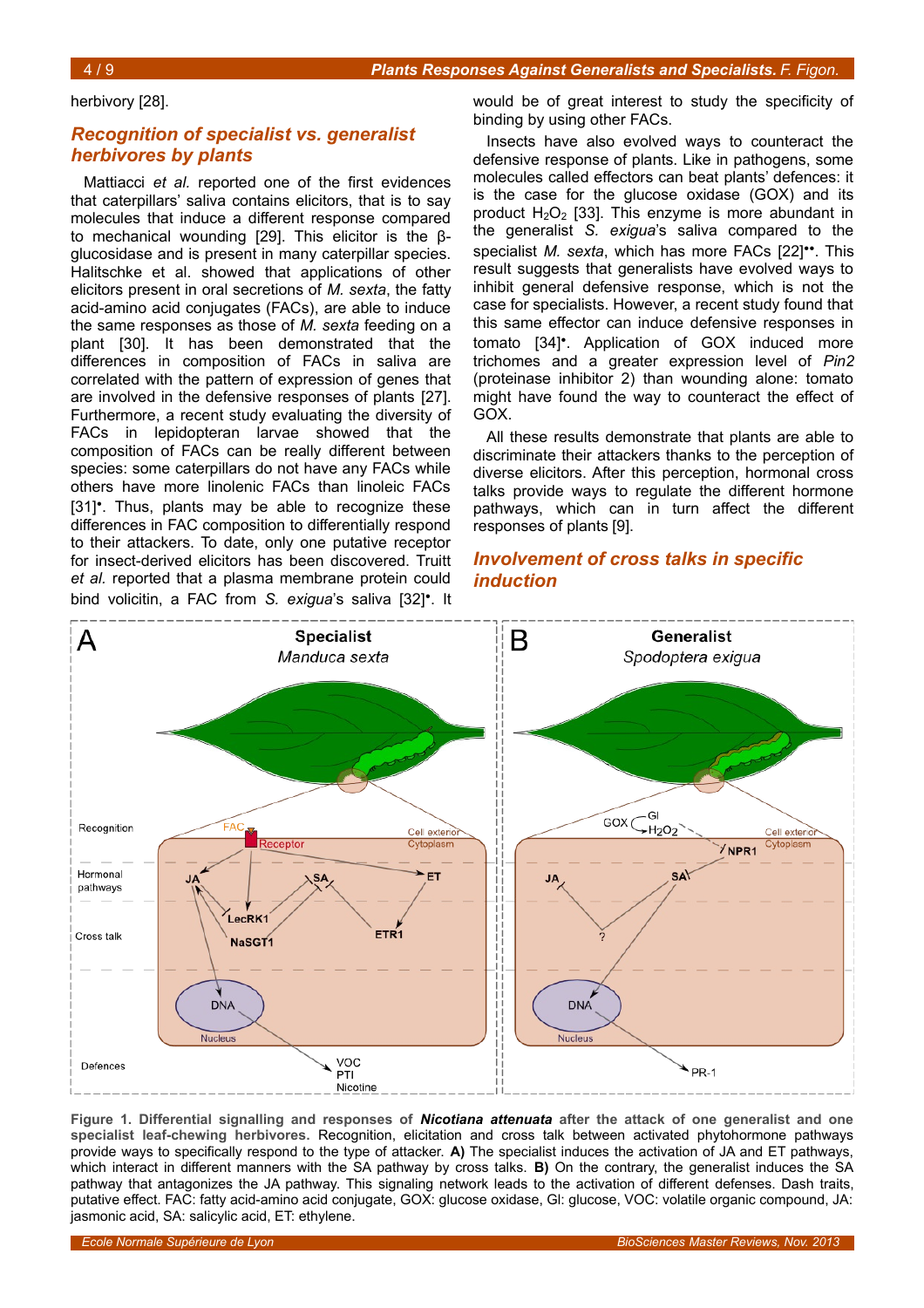Studying the roles of hormonal cross talks in the specificity of plants' responses to specialists and generalists can help us to explain how hormones and defenses are differentially triggered and regulated. In the following, I will review the results of several studies on two models: *N. attenuata* and *A. thaliana*.

In *N. attenuata* (Fig. [1\)](#page-3-0), the generalist *S. exigua* is known to induce production of SA but not of JA (Fig. [1B](#page-3-0)). Rayapuram and Baldwin demonstrated that when *NPR1* (non-expressor of PR1) is silenced SA level increases and antagonizes the JA pathway [35]. This suggests that the function of NPR1 is to negatively regulate the SA pathway during attacks. Therefore, *S. exigua* might be able to inhibit this function by inducing the release of SA (Fig. [1B](#page-3-0)). This ability can be linked to the activity of GOX in the saliva of *S. exigua*: application of GOX and glucose on a wounded leave of tobacco is known to elicit burst of SA and to increase the expression level of *PR-1* (pathogenesis-related protein 1), a SA-mediated protein (Fig. [1B](#page-3-0)) [22,36].

In the *M. sexta*-*N. attenuata* system, JA- and ETpathways are predominantly elicited during attacks (Fig. [1A](#page-3-0)). Meldau *et al.* showed that NaSGT1 (salicylic acid glucosyltransferase 1) has a central role in the regulation of JA and SA levels, as well as in the accumulation of SA-dependent PR proteins [37]. *NaSGT1*-silenced plants are impaired in the production of JA while SA accumulates. This result implies that NaSGT1 can activate the JA pathway and inhibit the SA pathway, but these different activations are independent from each other since both hormones do not seem to act on NaSGT1 (Fig. [1A](#page-3-0)). Diezel *et al.* also showed that the ET burst, which is elicited by *M. sexta*,

antagonizes the SA pathway via the ET receptor, ETR1 (ethylene receptor 1, Fig. [1A](#page-3-0)) [22]••. However, ET-JA-SA interactions are not always defined by strict antagonisms. For example, LecRK1 (lectin-receptor kinase 1), which function is to suppress the SA pathway, is activated by *M. sexta* saliva. But JAdependent COI1 (coronatin-insensitive protein 1) is also activated and repress LecRK1 function (Fig. [1A](#page-3-0)) [38]. This fact suggests that it is the balance of activation/repression between hormonal pathways that is important to elicit defensive responses.

In *A. thaliana* (Fig. [2\)](#page-4-0), *S. exigua*'s oral secretions have been shown to induce SA accumulation. JAdependent defensive genes and proteins, such as *PDF1.2* (plant defensin) and TPI, are not activated in this system [39]. The inhibition of the JA pathway is mediated by the SA pathway. Unlike in *N. attenuata*, NPR1 enhances SA levels in *A. thaliana* and likely controls the antagonist effect of SA over the JA pathway (Fig. [2B](#page-4-0)) [35]. *S. exigua*'s attacks induced the expression of *JAZ* (jasmonate-zim-domain protein 1), a gene coding for a repressor of MYC2 (a helix-loop-helix transcription factor), which is a transcription factor of the JA pathway (Fig. [2B](#page-4-0)) [40]. Another generalist, *S. littoralis*, elicits a different pathway [41]••. This insect can activate the expression of JA-related genes without inducing the accumulation of JA. It is achieved by the activation, via the Ca<sup>2+</sup>-signalling, of CPKs (Ca<sup>2+</sup>dependent protein kinases), which seem to regulate the transcription of *PDF1.2* by phosphorylating HsfB2a (heat stress transcription factor B-2a, Fig. [2B](#page-4-0)).

Verhage *et al.* studied at the molecular level the attack of a specialist herbivore, *Pieris rapae* [42]. They



<span id="page-4-0"></span>**Figure 2. Differential signalling and responses of** *Arabidopsis thaliana* **after the attack of one generalist and one specialist leaf-chewing herbivores.** Such as *N. attenuata*, generalists and specialists do not induce the same signaling. Recognition, elicitation and cross-regulation are responsible for different inductions. A) The specialist still induces the JA pathway, but not the ET pathway. It leads to the activation of the MYC2-branch of JA/ET pathway. B) Both generalists do not induce the same responses: *S. exigua* still elicits the SA pathway and inhibits the JA pathway, while *S. littoralis* activates an hormone-independent pathway through CPK-Ca<sup>2+</sup> signalling. Dash traits, putative effect. OS: oral secretion, GOX: glucose oxidase, Gl: glucose, JA: jasmonic acide, SA: salicylic acid, ET: ethylene.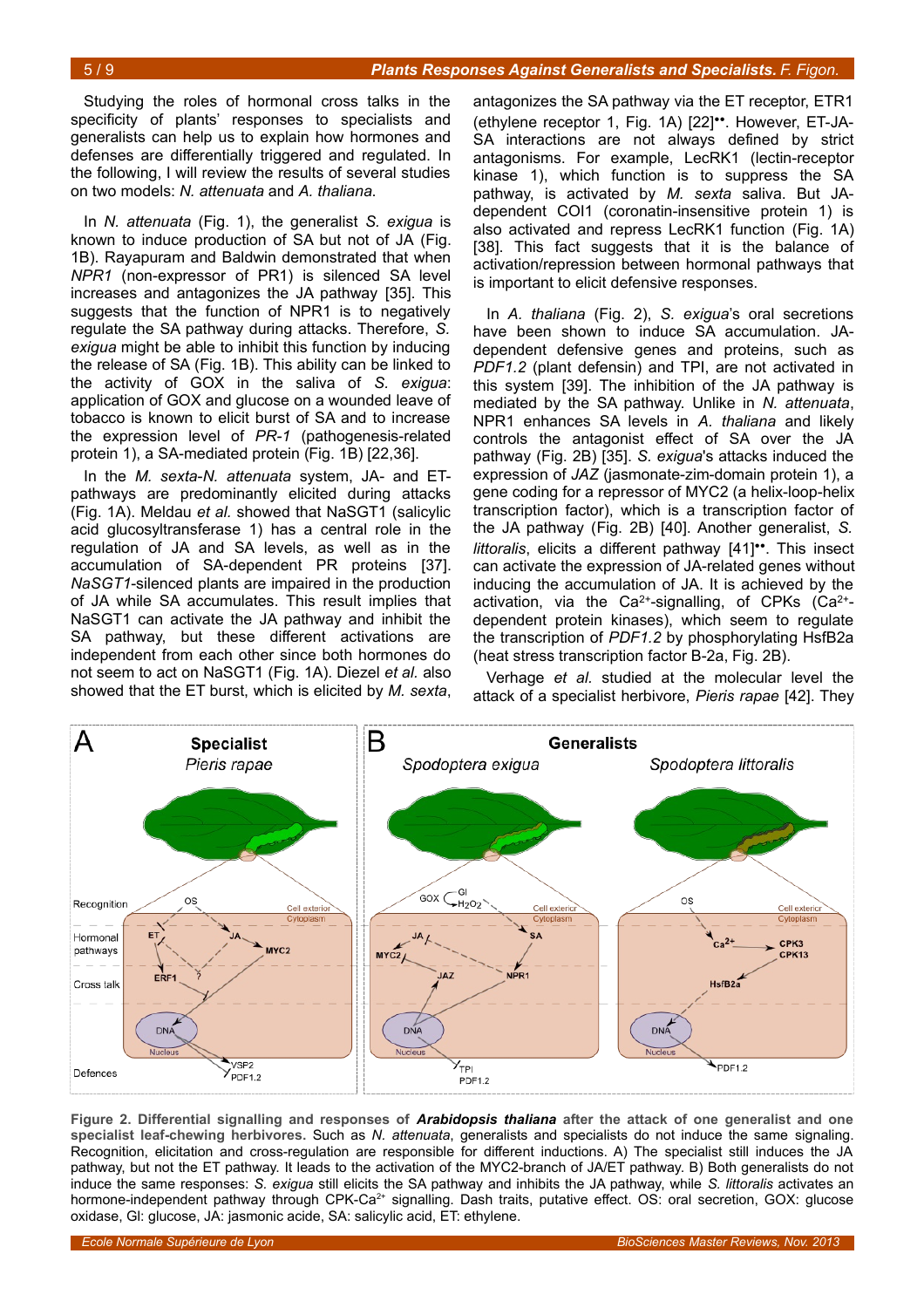demonstrated that oral secretions, as well as feeding by *P. rapae*, only induce the activation of one part of the JA/ET pathways. While MYC2-branch is activated, ERF1-branch (ethylene-responsive transcription factor 1) is repressed (Fig. [2A](#page-4-0)). Activation of MYC2-branch leads to the transcription of *VSP2* (vegetative storage protein 2) but not *PDF1.2*. They also showed that *P. rapae* prefers plants that express the ERF1-branch and is deterred by those expressing the other branch. This suggests that *A. thaliana* have found a way to prevent *P. rapae* from attacking by differentially activating the JA pathway. This may be achieved by the inhibition of an ET burst (Fig. [2A](#page-4-0)). In fact, another study showed that ERF1 is activated by ET and can repress MYC2 branch [43]. We have here an example of a cross talk between the JA and ET pathways that allows the plant to tune its response to its attacker. It would be of great interest to see whether *P. rapae* induces or not an ET burst while it is feeding.

Two other molecules are implied in cross talks between ET and other hormonal pathways. ET and JA can activate HAHB4 (homeodomain-leucine zipper transcription factor), a protein that induces JA synthesis, JA-dependent defenses and represses both SA and ET pathways [44]. It seems that this molecule plays a pivotal role in making the phytohormonal balance during attacks. But, to my knowledge, no study has linked HAHB4 level to insects' attacks. Its role in tuning the response of plants against both generalists and specialists remains elusive. NPR1 has a dual role: it can activate SA-related genes and suppress the JA pathway [45]••. ET has a key role in regulating these two functions: it promotes the transcription activation of *PR-1* by NPR1 while it suppresses the inhibitory function of NPR1 on the JA pathway. Thus, ET activates both hormonal pathways by preventing SA from directly repressing JA-related defences. It adds another layer of complexity as SA can also antagonize the JA pathway in a NPR1-independent manner [45]••.

# **Conclusion and perspectives**

In this review, I discussed the ability of plants to specifically respond to their herbivores. Several studies have suggested that this specificity is based on the specialisation of herbivores [16,17,22,27]. However, some studies showed that this specificity of response is not a general rule, as they often found no differences in the transcriptomic patterns induced by both specialist and generalist [24,46,47]. Furthermore, it is also assumed that the different feeding guilds (phloemfeeders vs. chewing herbivores) are mostly responsible for the differences seen in defensive responses [46,48]. Maybe studying solely transcriptomic levels is not sufficient to unravel the subtle differences in specialist- vs. generalist-induced responses. It would be of great interest to use integrative approaches where transcriptome and metabolites analyses are coupled with feeding bioassays. Future studies should also compare the effect of specialization over a large set of defenses. Limiting oneself to one type of defense would lead to think that there is no specific response

while another defensive response is involved. Experimental conditions may also strongly influence the defensive responses of plants: Mewis *et al.* demonstrated that water stress modifies the accumulation of secondary metabolites in plants [16]•• (see also [18]• for effects of sun and shade).

In their recent review, Ali and Agrawal raised another weakness of most studies that compared defenses against specialists and generalists: they did not use enough species to differentiate the specialization effect from the species effect [48]••. Furthermore, it would be more relevant to study specialization between two close-related species in order to minimize the number of differences between these species. I would also suggest properly choosing the plant according to the goal of the study. Several and diverse plants should be used to assess whether differential responses are spread among plants. However, studying the specific mechanisms of differential responses implies the use of plant models with sufficient genetic resources such as *A. thaliana*, *N. attenuata* or tomato.

The study of specific responses leads us to one major question: does a common strategy against herbivores with the same diet breadth exist? The different results here do not support this hypothesis. Depending on the plant and on the insect, the defenses and the triggered mechanisms are not always the same. One generalist does not induce the same response than another (Fig. [1](#page-3-0)[,2\)](#page-4-0). Sometimes, generalists trigger a greater accumulation of poisons than specialists do. Sometimes, it is the contrary (Tab. 1). This fact leads us to two conclusions: responses also depend on the evolutionary history of each herbivore with each plant, and we may have to revisit the definition of specialist and generalist lifestyles (reviewed by Barret and Heil [5]•). We must not define a specialist just by the fact that it is monophagous. We have to include other characteristics: does it feed only on one family of plant? On one part of the plant? *Etc*. Furthermore, every insect may not coevolve in the same manner with every plant. It depends on the defensive strategies of each protagonist. For example, it would be advantageous for specialists that sequester poisons to induce their production by the plant when they feed on. On the contrary, it might be better for specialists that do not sequester secondary metabolites to avoid toxins accumulation. Thus, it raises another issue in plant-insect interactions: do these differential responses come from a plant strategy or an insect strategy? Both cases have been documented and they imply that defensive responses are not only driven by recognition and fine-tuning by plants [48]<sup>\*\*</sup>.

# **Acknowledgements**

I want to thank Dr. Laurent Balvay and Dr. Emmanuel Gaquerel for their helpful advices, Dr. Ana López Llandres, Marion Bossennec, Mathilde Calvez, Timothée Fouqueray, Morgan Jeannin and two anonymous reviewers for their valuable comments on the manuscript.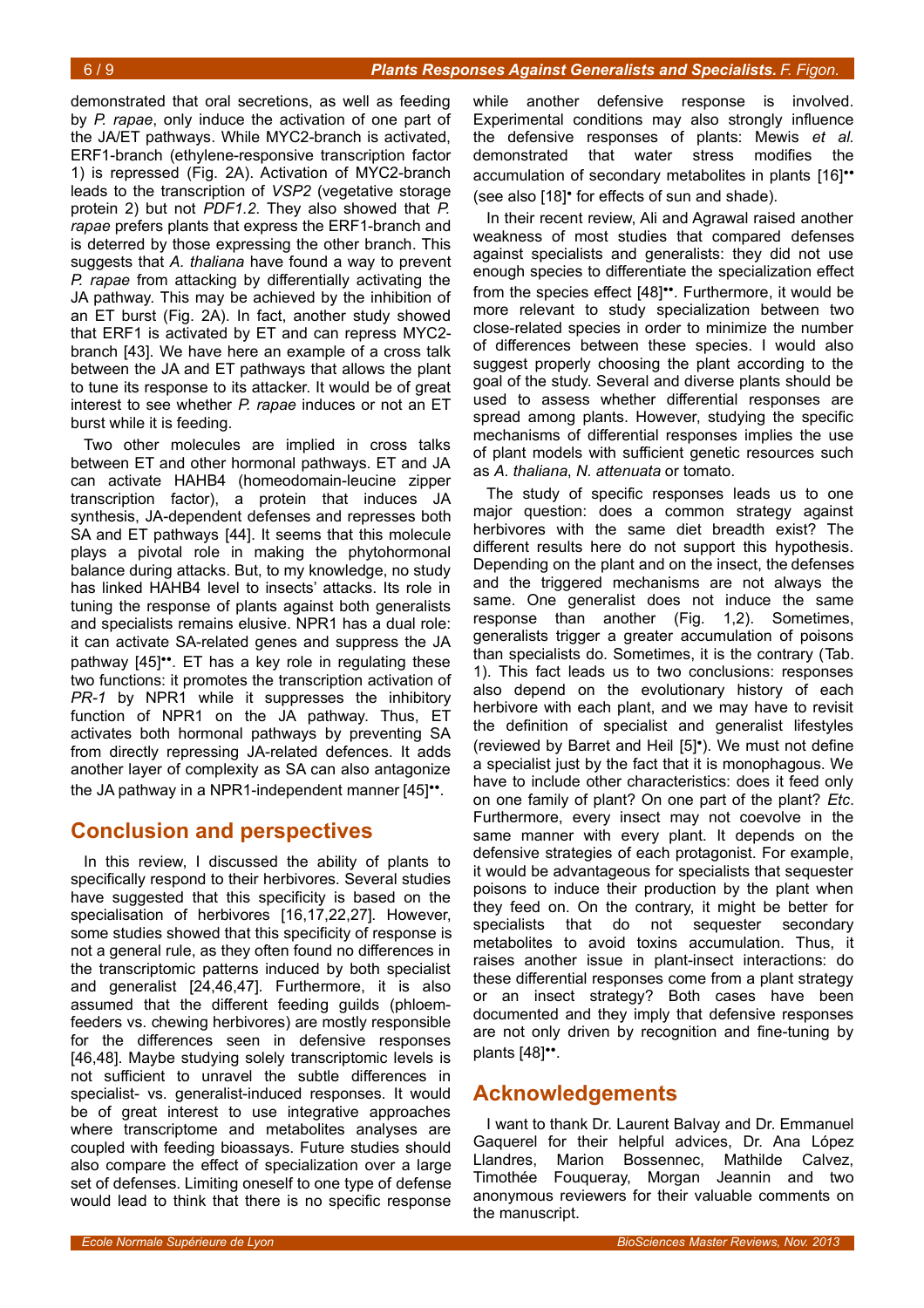## **References and recommended reading**

Papers of particular interest have been highlighted as:

- of special interest
- ●● of outstanding interest
- 1. Walling LL: **The myriad plant responses to herbivores**. *Journal of Plant Growth Regulation* 2000, **19**:195–216.
- 2. Hopkins RJ, Van Dam NM, Van Loon JJA: **Role of Glucosinolates in Insect-Plant Relationships and Multitrophic Interactions**. *Annual Review of Entomology* 2009 , **54**:57–83. [doi: 10.1146/annurev.ento.54.110807.090623]
- 3. Steppuhn A, Gase K, Krock B, Halitschke R, Baldwin IT: **Nicotine's Defensive Function in Nature**. *PLoS Biology* 2004 , **2**:e217. [doi: 10.1371/journal.pbio.0020217]
- 4. Dicke M, Baldwin IT: **The evolutionary context for herbivore-induced plant volatiles: beyond the "cry for help"**. *Trends in Plant Science* 2010, **15**:167–175. [doi: 10.1016/j.tplants.2009.12.002]
- 5. Barrett LG, Heil M: **Unifying concepts and mechanisms in the specificity of plant–enemy interactions**. *Trends in Plant Science* 2012, **17**:282–292. [doi: 10.1016/j.tplants.2012.02.009]
- A comprehensive review that highlights the misunderstanding of the multidimensional aspect of specialisation.
- 6. Ahn S-J, Badenes-Pérez FR, Heckel DG: **A host-plant specialist,** *Helicoverpa assulta***, is more tolerant to capsaicin from** *Capsicum annuum* **than other noctuid species**. *Journal of Insect Physiology* 2011, **57**:1212– 1219. [doi: 10.1016/j.jinsphys.2011.05.015]
- The authors demonstrated that a specialist is more tolerant to toxic compounds of its host plant than any other noctuid species. It is a great example of coevolution between a specialist and its host.
- 7. Zagrobelny M, Bak S, Rasmussen AV, Jørgensen B, Naumann CM, Lindberg Møller B: **Cyanogenic** plant–insect interactions. *Phytochemistry* 2004 , **65**:293–306. [doi: 10.1016/j.phytochem.2003.10.016]
- 8. Pieterse CMJ, Leon-Reyes A, Van der Ent S, Van Wees SCM: **Networking by small-molecule hormones in plant immunity**. *Nature Chemical Biology* 2009, **5**:308– 316. [doi: 10.1038/nchembio.164]
- 9. Koornneef A, Pieterse CMJ: **Cross Talk in Defense Signaling**. *Plant Physiology* 2008, **146**:839–844. [doi: 10.1104/pp.107.112029]
- 10. Felton GW, Tumlinson JH: **Plant–insect dialogs: complex interactions at the plant–insect interface**. *Current Opinion in Plant Biology* 2008, **11**:457–463. [doi: 10.1016/j.pbi.2008.07.001]
- 11. Zavala JA, Baldwin IT: **Fitness benefits of trypsin proteinase inhibitor expression in** *Nicotiana attenuata* **are greater than their costs when plants are attacked.** *BMC ecology* 2004, **4**:11.
- 12. Schuman MC, Barthel K, Baldwin IT: **Herbivory-induced volatiles function as defenses increasing fitness of the native plant** *Nicotiana attenuata* **in nature [Internet]**. *eLife* 2012, **1**. [doi: 10.7554/eLife.00007]
- 13. Reudler Talsma JH, Biere A, Harvey JA, Nouhuys S: **Oviposition Cues for a Specialist Butterfly–Plant Chemistry and Size**. *Journal of Chemical Ecology* 2008, **34**:1202–1212. [doi: 10.1007/s10886-008-9519-y]
- 14. Robert CAM, Veyrat N, Glauser G, Marti G, Doyen GR, Villard N, Gaillard MDP, Köllner TG, Giron D, Body M, et al.: **A specialist root herbivore exploits defensive metabolites to locate nutritious tissues**. *Ecology Letters* 2012 , **15**:55–64. [doi: 10.1111/j.1461- 0248.2011.01708.x]
- 15. Lankau RA: **Specialist and generalist herbivores exert opposing selection on a chemical defense**. *New phytologist* 2007, **175**:176–184.
- 16. Mewis I, Khan MAM, Glawischnig E, Schreiner M, Ulrichs C: **Water Stress and Aphid Feeding Differentially Influence Metabolite Composition in** *Arabidopsis thaliana* **(L.)**. *PLoS ONE* 2012, **7**:e48661. [doi: 10.1371/journal.pone.0048661]
- •• The authors evaluated the effect of both specialisation and experimental conditions on the induction of secondary metabolites. They highlighted the adaptation of the host plant against the specialist aphid.
- 17. Zong N, Wang C-Z: **Larval feeding induced defensive responses in tobacco: comparison of two sibling species of** *Helicoverpa* **with different diet breadths**. *Planta* 2007, **226**:215–224. [doi: 10.1007/s00425-006- 0459-x]
- 18. Mooney EH, Tiedeken EJ, Muth NZ, Niesenbaum RA: **Differential induced response to generalist and specialist herbivores by** *Lindera benzoin* **(Lauraceae) in sun and shade**. *Oikos* 2009, **118**:1181–1189. [doi: 10.1111/j.1600-0706.2009.17228.x]
- Another example of the effects of specialisation and condition on the induction of defensive responses.
- 19. Zavala JA, Patankar AG, Gase K, Baldwin IT: **Constitutive and inducible trypsin proteinase inhibitor production incurs large fitness costs in** *Nicotiana attenuata*. *Proceedings of the National Academy of Sciences of the United States of America* 2004, **101**:1607–1612.
- 20. Meldau S, Ullman-Zeunert L, Govind G, Bartram S, Baldwin IT: **MAPK-dependent JA and SA signalling in** *Nicotiana attenuata* **affects plant growth and fitness during competition with conspecifics**. *BMC Plant Biology* 2012, **12**:213. [doi: 10.1186/1471-2229-12-213]
- 21. Heil M, Baldwin IT: **Fitness costs of induced resistance: emerging experimental support for a slippery concept**. *Trends in plant science* 2002, **7**:61– 67.
- 22. Diezel C, Von Dahl CC, Gaquerel E, Baldwin IT: **Different Lepidopteran Elicitors Account for Cross-Talk in Herbivory-Induced Phytohormone Signaling**. *Plant Physiology* 2009 , **150**:1576–1586. [doi: 10.1104/pp.109.139550]
- •• The authors demonstrated that in N. attenuata, the induction of hormonal signallings depends on the saliva chemistry of herbivores.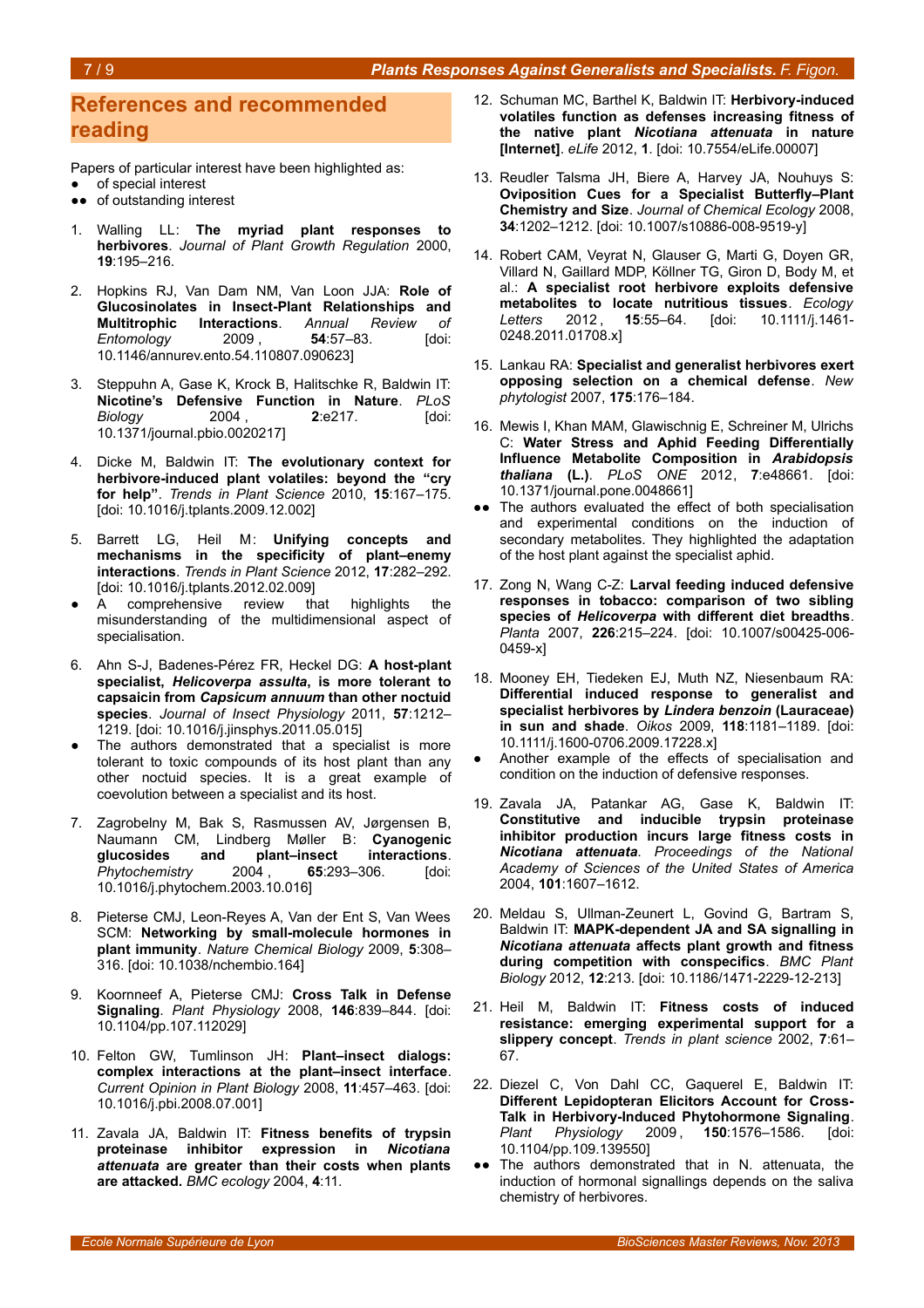### 8 / 9 *Plants Responses Against Generalists and Specialists. F. Figon.*

- 23. Heidel AJ, Baldwin IT: **Microarray analysis of salicylic acid-and jasmonic acid-signalling in responses of** *Nicotiana attenuata* **to attack by insects from multiple feeding guilds**. *Plant, Cell & Environment* 2004, **27**:1362–1373.
- 24. Reymond P: **A Conserved Transcript Pattern in Response to a Specialist and a Generalist Herbivore**. *The Plant Cell* 2004 , **16**:3132–3147. [doi: 10.1105/tpc.104.026120]
- 25. Kusnierczyk A, Winge P, Midelfart H, Armbruster WS, Rossiter JT, Bones AM: **Transcriptional responses of** *Arabidopsis thaliana* **ecotypes with different glucosinolate profiles after attack by polyphagous** *Myzus persicae* **and oligophagous** *Brevicoryne brassicae*. *Journal of Experimental Botany* 2007, **58**:2537–2552. [doi: 10.1093/jxb/erm043]
- 26. Vogel H, Kroymann J, Mitchell-Olds T: **Different Transcript Patterns in Response to Specialist and Generalist Herbivores in the Wild** *Arabidopsis* **Relative** *Boechera divaricarpa*. *PLoS ONE* 2007, **2**:e1081. [doi: 10.1371/journal.pone.0001081]
- 27. Voelckel C, Baldwin IT: **Generalist and specialist lepidopteran larvae elicit different transcriptional responses in** *Nicotiana attenuata***, which correlate with larval FAC profiles**. *Ecology Letters* 2004, **7**:770– 775. [doi: 10.1111/j.1461-0248.2004.00633.x]
- 28. Erb M, Meldau S, Howe GA: **Role of phytohormones in insect-specific plant reactions**. *Trends in Plant Science* 2012 , **17**:250–259. [doi: 10.1016/j.tplants.2012.01.003]
- 29. Mattiacci L, Dicke M, Posthumus MA: **beta-Glucosidase: an elicitor of herbivore-induced plant odor that attracts host-searching parasitic wasps**. *Proceedings of the National Academy of Sciences* 1995, **92**:2036–2040.
- 30. Halitschke R, Schittko U, Pohnert G, Boland W, Baldwin IT: **Molecular Interactions between the Specialist Herbivore** *Manduca sexta* **(Lepidoptera, Sphingidae) and Its Natural Host** *Nicotiana attenuata***. III. Fatty Acid-Amino Acid Conjugates in Herbivore Oral Secretions Are Necessary and Sufficient for Herbivore-Specific Plant Responses**. *Plant Physiology* 2001, **125**:711–717.
- 31. Yoshinaga N, Alborn HT, Nakanishi T, Suckling DM, Nishida R, Tumlinson JH, Mori N: **Fatty Acid-amino Acid Conjugates Diversification in Lepidopteran Caterpillars**. *Journal of Chemical Ecology* 2010, **36**:319–325. [doi: 10.1007/s10886-010-9764-8]
- The authors showed that the compositions of FACs differ in many lepidopteran species. It may account for the recognition of attackers by plants.
- 32. Truitt CL, Wei H-X, Paré PW: **A Plasma Membrane Protein from** *Zea mays* **Binds with the Herbivore Elicitor Volicitin**. *The Plant Cell* 2004, **16**:523–532. [doi: 10.1105/tpc.017723]
- First report of a putative receptor for a herbivore elicitor, which is a FAC.
- 33. Musser RO, Hum-Musser SM, Eichenseer H, Peiffer M, Ervin G, Murphy JB, Felton GW: **Herbivory: Caterpillar saliva beats plant defences**. *Nature* 2002, **416**:599– 600. [doi: 10.1038/416599a]
- 34. Tian D, Peiffer M, Shoemaker E, Tooker J, Haubruge E, Francis F, Luthe DS, Felton GW: **Salivary Glucose Oxidase from Caterpillars Mediates the Induction of Rapid and Delayed-Induced Defenses in the Tomato Plant**. *PLoS ONE* 2012 , **7**:e36168. [doi: 10.1371/journal.pone.0036168]
- The authors reported a case of counter-adaptation of tomato against a herbivore's effector known to beat plants' defences.
- 35. Rayapuram C, Baldwin IT: **Increased SA in NPR1 silenced plants antagonizes JA and JA-dependent direct and indirect defenses in herbivore-attacked** *Nicotiana attenuata* **in nature**. *The Plant Journal* 2007, **52**:700–715. [doi: 10.1111/j.1365-313X.2007.03267.x]
- 36. Musser RO, Cipollini DF, Hum-Musser SM, Williams SA, Brown JK, Felton GW: **Evidence that the caterpillar salivary enzyme glucose oxidase provides herbivore offense in solanaceous plants**. *Archives of Insect Biochemistry and Physiology* 2005, **58**:128–137. [doi: 10.1002/arch.20039]
- 37. Meldau S, Baldwin IT, Wu J: **SGT1 regulates wounding- and herbivory-induced jasmonic acid accumulation and** *Nicotiana attenuata***'s resistance to the specialist lepidopteran herbivore** *Manduca sexta*. *New Phytologist* 2011 , **189**:1143–1156. [doi: 10.1111/j.1469-8137.2010.03558.x]
- 38. Gilardoni PA, Hettenhausen C, Baldwin IT, Bonaventure G: **Nicotiana attenuata LECTIN RECEPTOR KINASE1 Suppresses the Insect-Mediated Inhibition of Induced Defense Responses during** *Manduca sexta* **Herbivory**. *The Plant Cell* 2011, **23**:3512–3532. [doi: 10.1105/tpc.111.088229]
- 39. Weech M-H, Chapleau M, Pan L, Ide C, Bede JC: **Caterpillar saliva interferes with induced** *Arabidopsis thaliana* **defence responses via the systemic acquired resistance pathway**. *Journal of Experimental Botany* 2008, **59**:2437–2448. [doi: 10.1093/jxb/ern108]
- 40. Chung HS, Koo AJK, Gao X, Jayanty S, Thines B, Jones AD, Howe GA: **Regulation and Function of** *Arabidopsis* **JASMONATE ZIM-Domain Genes in Response to Wounding and Herbivory**. *Plant Physiology* 2008 , **146**:952–964. [doi: 10.1104/pp.107.115691]
- 41. Kanchiswamy CN, Takahashi H, Quadro S, Maffei ME, Bossi S, Bertea C, Zebelo SA, Muroi A, Ishihama N, Yoshioka H: **Regulation of** *Arabidopsis* **defense responses against** *Spodoptera littoralis* **by CPKmediated calcium signaling**. *BMC plant biology* 2010, **10**:97.
- ●● Triggering of plant's defences is not only driven by hormonal induction. The authors showed that a generalist herbivore elicited defences in a hormoneindependent way.
- 42. Verhage A, Vlaardingerbroek I, Raaymakers C, Van Dam NM, Dicke M, Van Wees SCM, Pieterse CMJ: **Rewiring of the jasmonate signaling pathway in** *Arabidopsis* **during insect herbivory [Internet]**. *Frontiers in Plant Science* 2011, **2**. [doi: 10.3389/fpls.2011.00047]